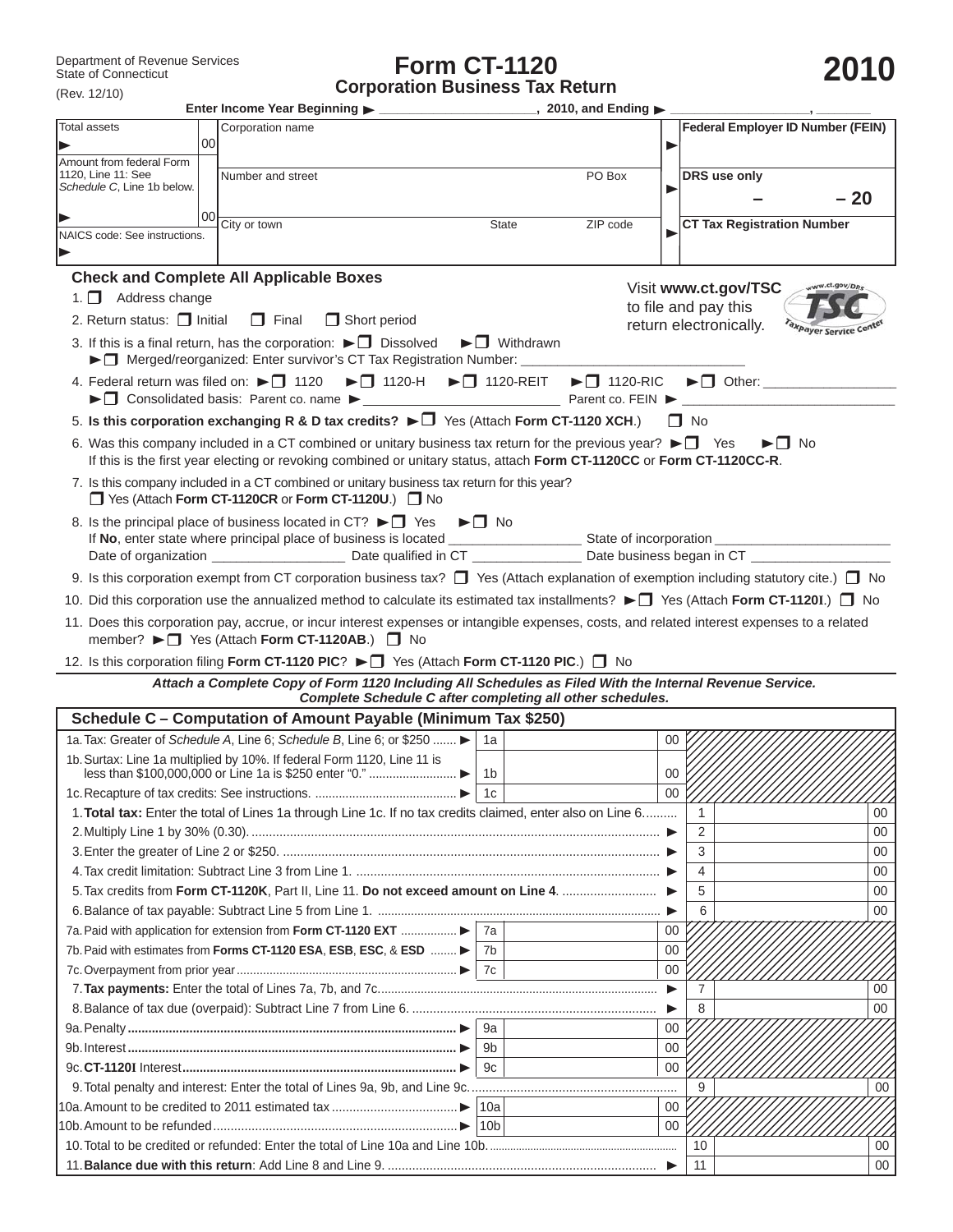| Schedule A - Computation of Tax on Net Income                                                              |     |    |
|------------------------------------------------------------------------------------------------------------|-----|----|
| 1. Net income: Enter amount from Schedule D, Line 22. If 100% Connecticut, enter also on Line 3. $\dots$ . |     | 00 |
|                                                                                                            |     |    |
|                                                                                                            |     | 00 |
|                                                                                                            | -4  | 00 |
|                                                                                                            |     | 00 |
|                                                                                                            | - 6 | 00 |

| Schedule B - Computation of Minimum Tax on Capital                                                                                 |                 |
|------------------------------------------------------------------------------------------------------------------------------------|-----------------|
| 1. Minimum tax base from Schedule E, Line 6, Column C. If 100% Connecticut, enter also on Line 3.                                  | 00 <sub>1</sub> |
|                                                                                                                                    |                 |
|                                                                                                                                    | 00 <sub>1</sub> |
|                                                                                                                                    |                 |
|                                                                                                                                    | 00 <sub>1</sub> |
| 6. Tax (3 and 1/10 mills per dollar): Multiply Line 5 by .0031. Maximum tax for Schedule B is \$1,000,000. $\blacktriangleright$ 6 | 00 <sub>1</sub> |

| Schedule D - Computation of Net Income                                                          |                |        |
|-------------------------------------------------------------------------------------------------|----------------|--------|
| 1. Federal taxable income (loss) before net operating loss and special deductions               |                | $00\,$ |
|                                                                                                 | $\overline{2}$ | 00     |
|                                                                                                 | 3              | 00     |
| 4. Interest expenses paid to a related member from Form CT-1120AB, Part I A, Line 1             | 4              | 00     |
| 5. Intangible expenses and costs paid to a related member from Form CT-1120AB, Part I B, Line 3 | 5              | 00     |
|                                                                                                 | 6              | 00     |
|                                                                                                 |                | 00     |
| 8. IRC §199 domestic production activities deduction from federal Form 1120, Line 25            |                | 00     |
|                                                                                                 | 9              | 00     |
|                                                                                                 | 10             | 00     |
|                                                                                                 | 11             | 00     |
|                                                                                                 | 12             | 00     |
|                                                                                                 | 13             | 00     |
| 14. Federal bonus depreciation recovery from Form CT-1120 ATT, Schedule J, Line 11              | 14             | 00     |
|                                                                                                 | 15             | 00     |
|                                                                                                 | 16             | 00     |
|                                                                                                 | 17             | 00     |
| 18. Exceptions to add back of intangible expenses paid to a related member from                 | 18             | 00     |
|                                                                                                 | 19             |        |
|                                                                                                 | 20             | 00     |
|                                                                                                 | 21             | 00     |
| 22. Net income: Subtract Line 21 from Line 10. Enter here and on Schedule A, Line 1.            | 22             | 00     |

| Schedule E - Computation of Minimum Tax Base<br>See instructions. |                                      |                                |                           |                 |
|-------------------------------------------------------------------|--------------------------------------|--------------------------------|---------------------------|-----------------|
|                                                                   | <b>Column A</b><br>Beginning of Year | <b>Column B</b><br>End of Year | Column <sub>C</sub>       |                 |
| 1. Capital stock from federal Schedule L, Line 22a and Line 22b   | 00                                   | 00                             | (Column A plus            |                 |
| 2. Surplus and undivided profits from federal Schedule L,         | 00                                   | 00                             | Column B)<br>Divided by 2 |                 |
|                                                                   | 00                                   | 00                             |                           |                 |
| 4. Total: Add Lines 1, 2, and 3. Enter average in Column C.       | 00                                   | 00                             |                           | 00 <sup>°</sup> |
| 5. Holdings of stock of private corporations: Attach schedule.    | 00                                   | 00                             |                           | 00              |
|                                                                   |                                      | 00                             |                           |                 |